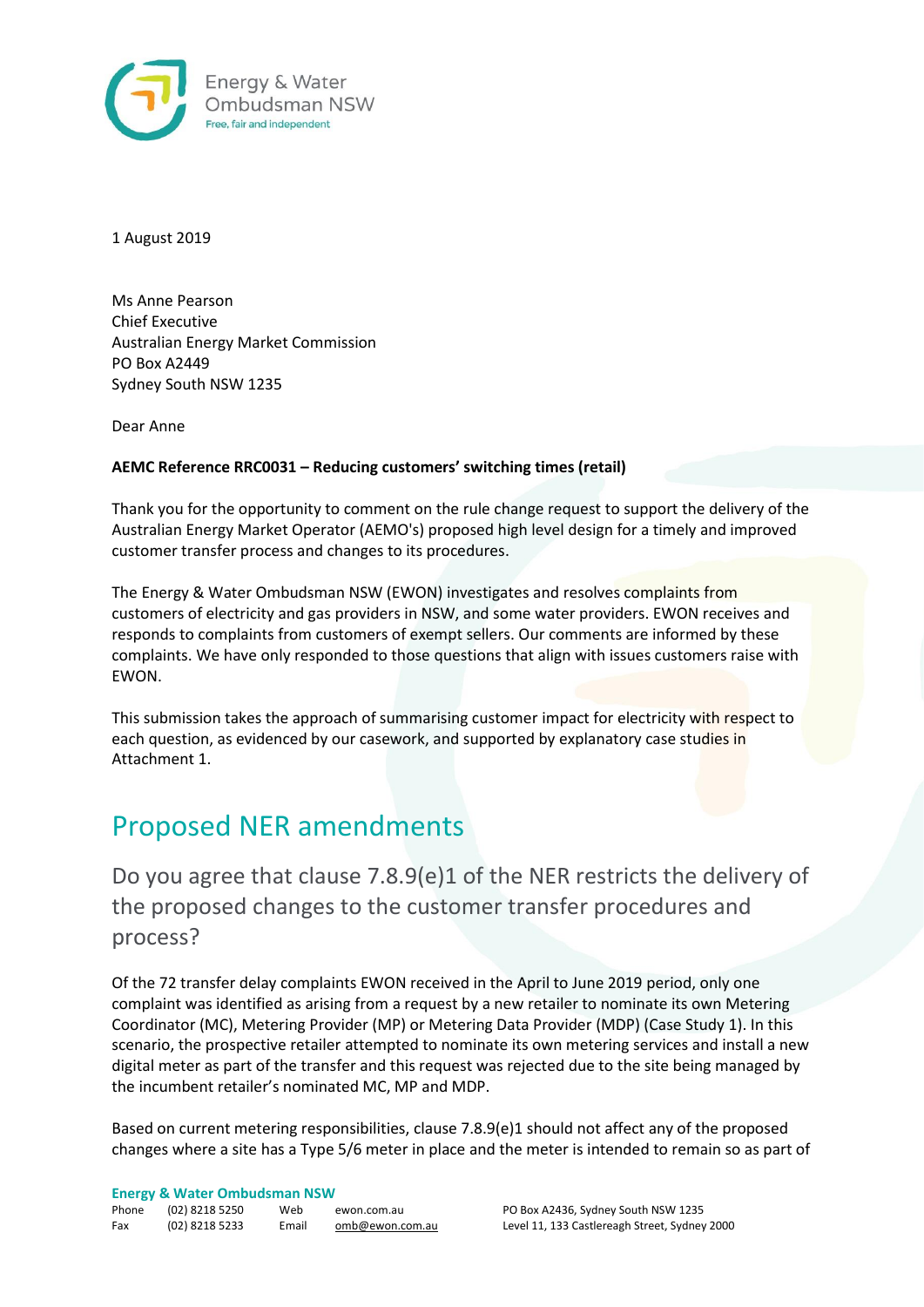a transfer. These metering installations have only one valid MC/MP/MDP – the distribution network for the area – and this cannot be changed while the meters remain in place. As noted in AEMO's *Retailer Transfer Processes in the NEM: High Level Design* these meters make up 73% of all current meter installations.

Because of the rarity of complaints about transfer delays due to requested changes to MCs, MPs or MDPs, it is difficult to quantify whether clause 7.8.9(e)1 meaningfully affects the delivery of AEMO's proposed changed. However, as Type 5/6 metering installations are progressively replaced with Type 4 installations, incidents of the clause affecting transfers with existing Type 4 meters may increase.

Are there any impacts from removing clause 7.8.9(e) 1 from the NER and allowing the MC, MP or MDP roles for metering installations to be nominated in the procedures but as a separate request or in parallel to a retail customer transfer?

EWON understands that some retailers attempt to use the current option of nominating an MC/MP/MDP on the understanding that it allows the retailer to arrange the installation of a Type 4 meter and become the financially responsible retailer as of the installation date. However, as noted in the consultation paper, a meter change cannot be initiated by an incoming retailer until after completion of the retail transfer (except by commercial arrangement).

While removing this clause should not cause any significant impacts and may expedite transfers by divorcing any errors and objections arising from role change requests from the transfer itself, EWON believes that there is an opportunity to consider further improvements to transfer procedures.

Many market contracts are conditional on the specific metering technology present at the site, including contracts that offer:

- Time of use rates
- Demand rates
- Solar feed-in tariffs
- Installation of solar generation and battery systems
- Other behind the meter services.

Where customers agree to a market offer but do not have a compatible metering installation, confusion and difficulties can arise during the interim period between the transfer and the installation of the required metering. For customers with existing basic meters, this may mean the customer is forced to agree to a second market offer for a flat rate tariff that will apply during the interim period. Further, discounts and benefits may not be comparable between the initial desired market offer and the interim market offer.

Procedures and options for incoming retailers to request or arrange a meter churn prior to (or as part of) initiating a transfer should be reviewed. While the existing and incoming retailers can currently negotiate a commercial agreement to install a new meter prior to a transfer, there appears to be no actual requirement to do so.

**EWON submission:** August 2019 **Page 2 of 6** These procedures should be strengthened to limit objections and improve competition. Where a customer consents, an incoming retailer should ideally be able to arrange a meter churn (potentially through its own nominated metering provider) and effect a transfer and change of roles as of the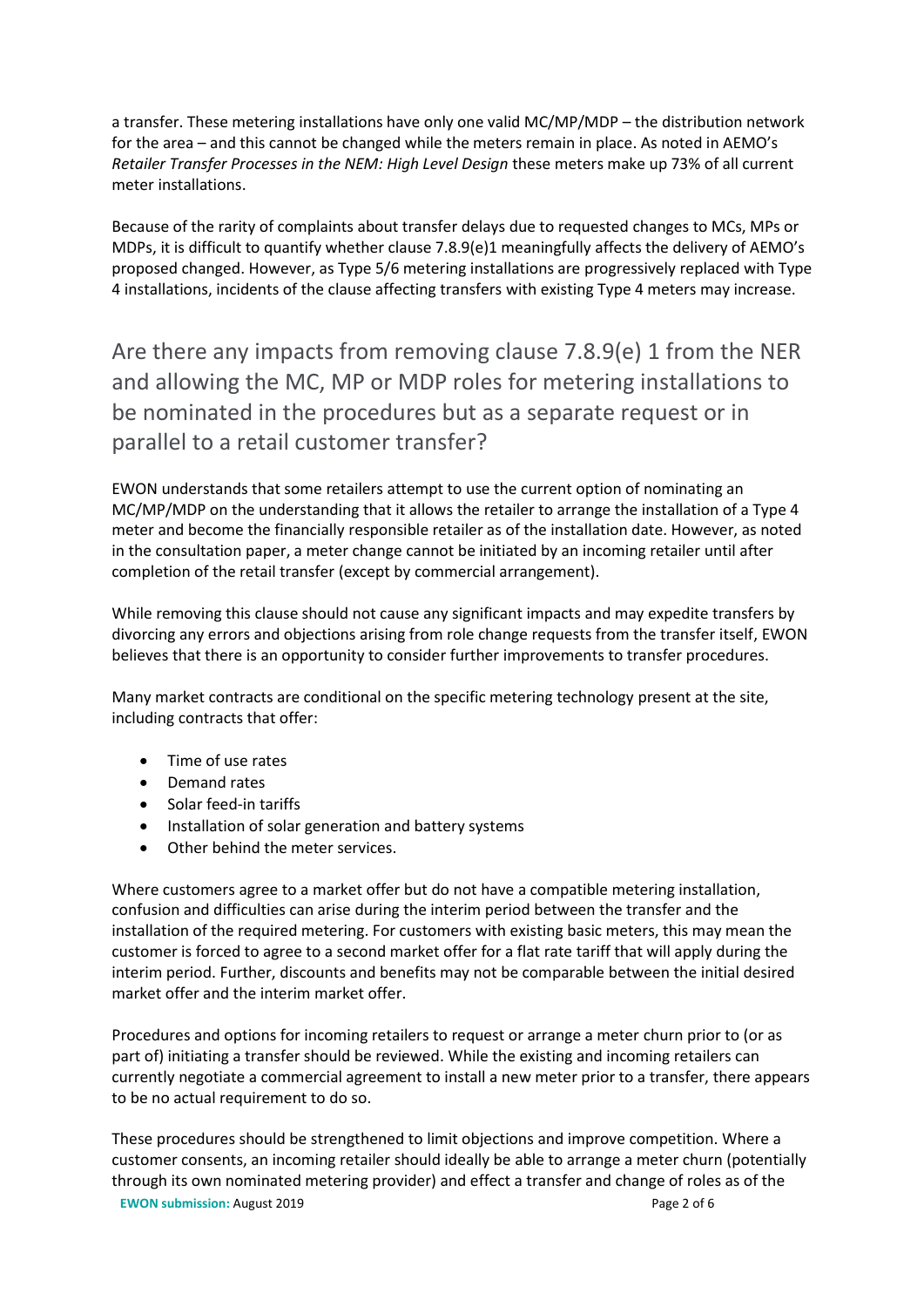date of the exchange. This should be supported by the same principles of limiting objections and save requests as the proposed modifications to the transfer process strive to achieve.

## Is there any evidence to suggest that customers with manually read metering installations would not take up alternative meter read options to transfer retailers in a timely and seamless manner?

While it rarely occurs for electricity customers, gas customers are routinely transfer on alternative meter read options such as estimated meter readings and consumer meter readings. The complaints EWON has received from gas customers about such transfers provides insight into the issues that would arise for electricity customers if the same practice were to become standard for electricity transfers.

These complaints include concerns that the estimated consumption comprises gas usage by a previous or subsequent occupant. This can be exacerbated where the customer considers there are significant differences in consumption patterns, such as a reduced household size or where the customer reduces consumption before closing the account (Case Study 2). Additional complications can arise where there is an extended history of estimated meter readings prior to the new account being opened. If those past meter readings were under-estimated, this will result in a large catch up bill when an actual meter reading is eventually obtained.

There is also a persistent subset of customers who object to estimated meter readings on principle. These customers regularly voice concerns regarding the validity of bills based upon estimated meter readings. These concerns are generally magnified when the estimation relates to an initial or final bill.

If customers are provided an opportunity to make an informed choice over meter reading options for a transfer and the impacts of each option, this may address concerns that could arise. This would enable customers to choose the best option for their situation.

Based on AEMO's proposed high level design and changes to the existing procedures, are clarifications required to clause 21(1) of the NERR to remove ambiguity about issuing final bills on estimate metering data?

Additional clarifications to clause 21(1) should not be required. The Rules have been designed to cover both electricity and gas accounts. Given that it is current industry practice for gas accounts to be routinely closed (and opened) on estimated meter readings, this practice should be able to be extended to electricity accounts without requiring specific amendments to the Rules.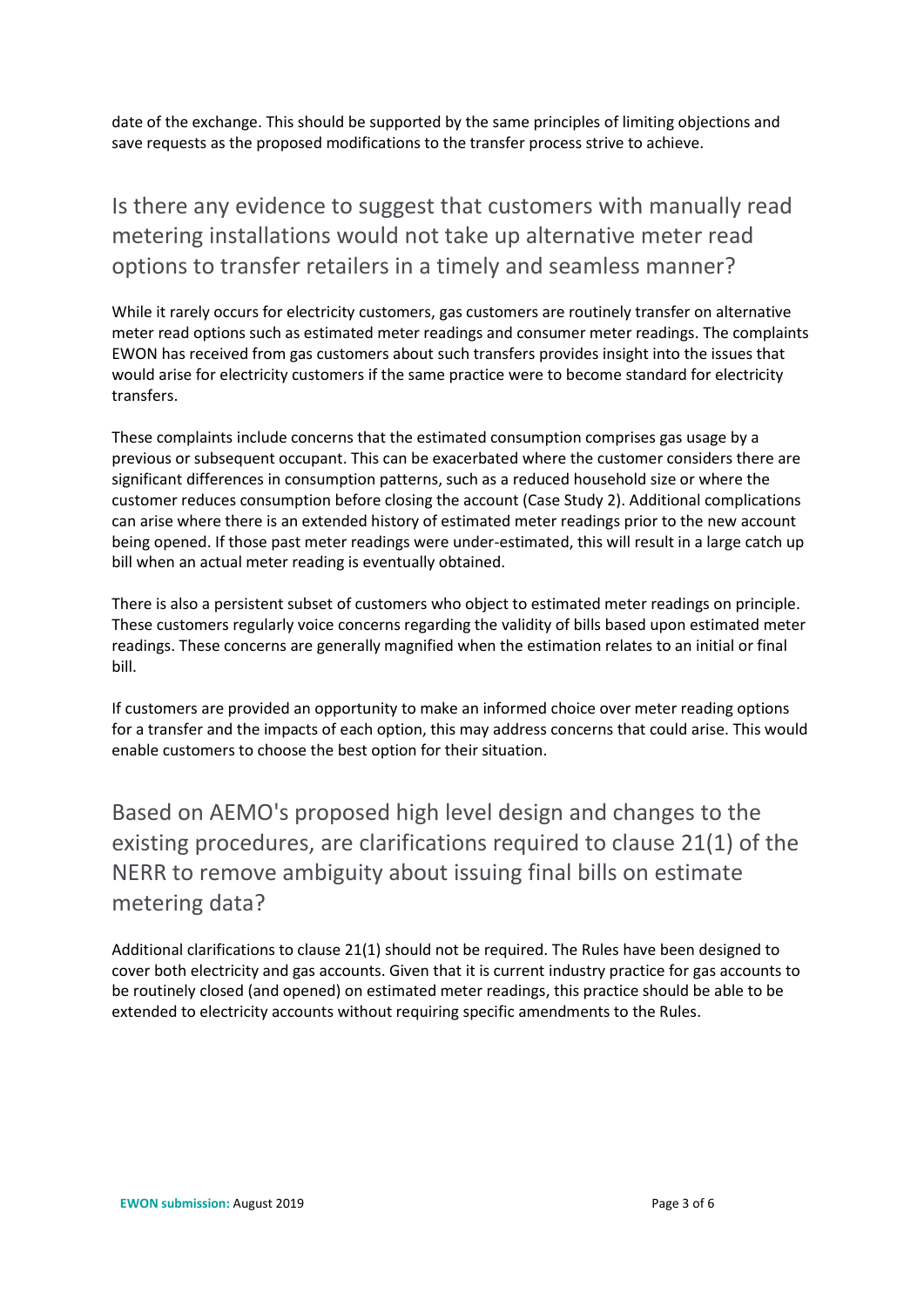## Are additional provisions required in the NERR to address overcharging and dispute resolution arrangements in situations when a retail electricity customer has transferred using estimate meter read?

EWON does not consider that the NERR requires any additional provisions to address overcharging. Rule 31 is already neutral as to the cause for the overcharge and applies regardless of whether revised consumption is based on an actual or estimated meter reading.

In particular, where a metering data provider amends estimated consumption to a lower estimated amount, this already qualifies as an overcharge and results in revised billing to credit the overcharged amounts.

EWON notes AEMO's proposal to amend Rule 30 to prohibit the previous retailer from recovering undercharged amounts for final bills. Many customers, particularly those who have moved out of a household, suffer serious detriment, such as being credit listed, when they assume that because they have paid a final bill, their obligation is over. AEMO's proposal would prevent this happening.

However, it seems unreasonable to expect retailers to bear the cost of an undercharge, particularly as the cause of the undercharge can be outside the retailer's control, as is the case when the distributor is unable to read the meter. EWON's position is that customers should pay for any energy that they have consumed and that has been billed to them in a reasonable timeframe. Rule 30 already provides reasonable conditions on when an undercharge may be recovered.

Are there any additional information requirements needed for a customer to transfer retailers using different forms of meter reads, including self, last billable or estimate meter read?

Where possible, it is preferable that start and final meter readings of an account for a basic metering installation be based on an actual meter reading or customer self meter reading. This would limit disputes arising around responsibility for estimated consumption.

In contrast, for customers with interval meter reading installations, estimated meter readings can be accurately amended once the interval data has been obtained through an actual meter reading. However, where an estimated meter reading is used, the customer should be clearly informed that the bill may be adjusted if a subsequent actual meter reading is obtained.

If a customer meter reading is accepted, this should be validated as per the process for customer reads accepted by a retailer under Rule 21 of the NERR. This would limit instances of errors due to customer misreads of a meter.

# Other observations

### Transfers in error and transfers without consent

**EWON submission:** August 2019 Page 4 of 6 EWON supports the goal of increasing the speed and efficiency of the transfer process. While removing the notification to the existing retailer will achieve the policy intent of limiting save back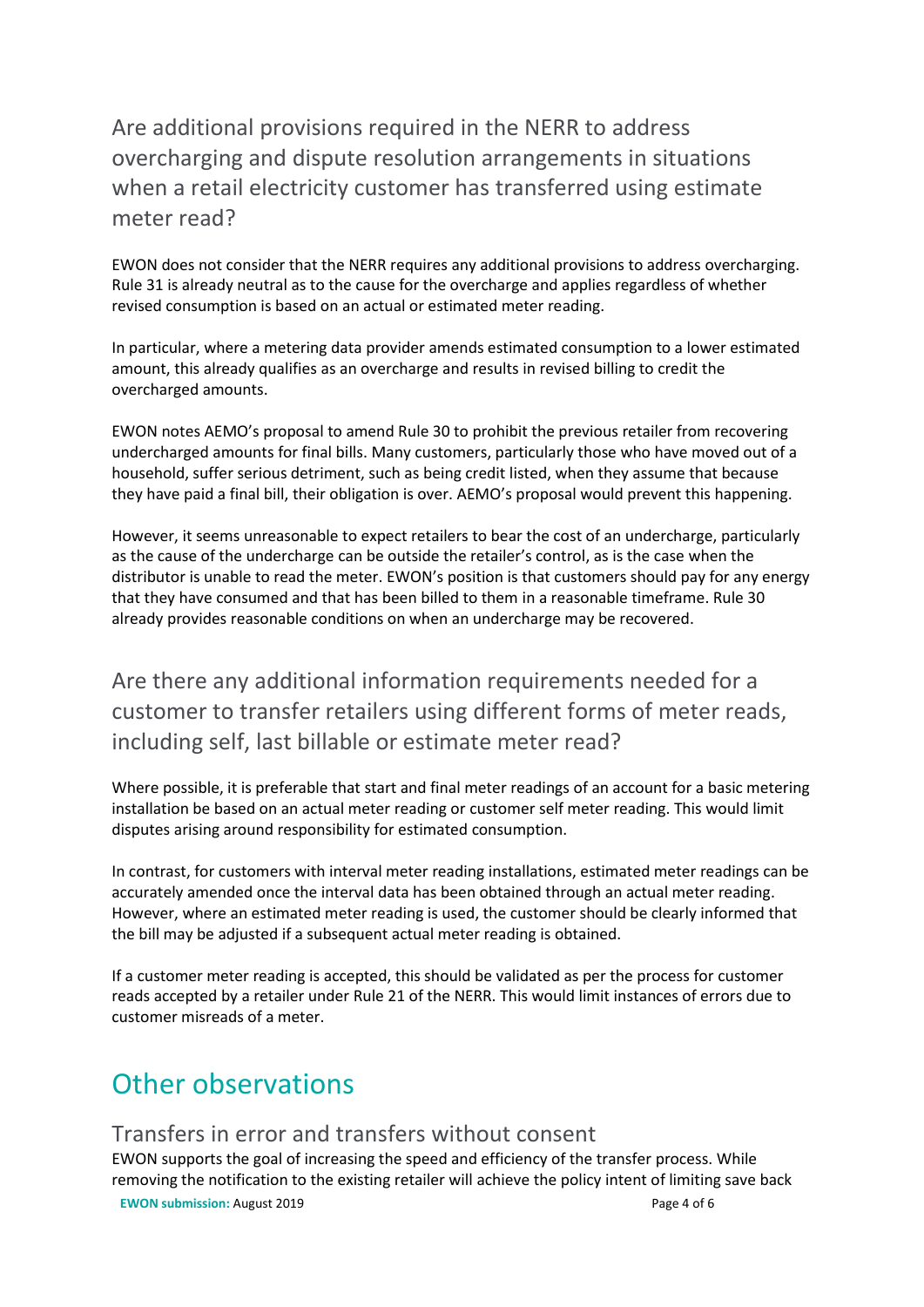requests, this change will have the unintended consequence of increasing instances of transfers in error and transfers without consent. Customers have regularly informed EWON that it was because of their existing retailer calling them to query the reason for a transfer that they became aware of an error (Case Study 3). This early warning often allows customers to stop the unauthorised transfer before it completes.

Removing this opportunity will mean that unauthorised transfers that would otherwise have been stopped prior to completion will go through. This will in turn increase the risk of disconnections as a result of customers being unaware that another retailer has become responsible for the site and is billing electricity charges.

If you would like to discuss this matter further, please contact me or Rory Campbell, Manager Policy and Research, on (02) 8218 5266.

Yours sincerely

Helen Ford

**Helen Ford Deputy Ombudsman Energy & Water Ombudsman NSW**